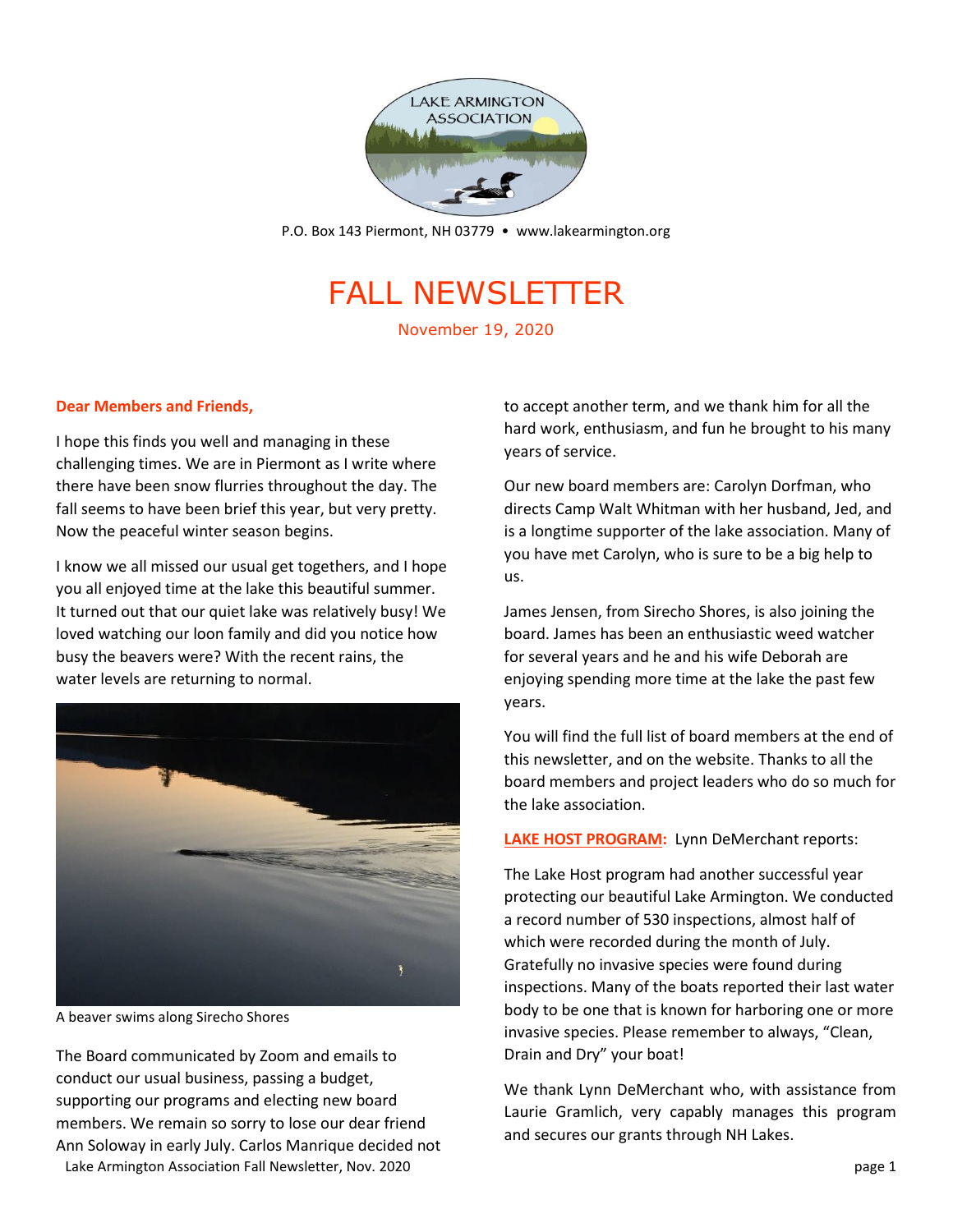#### **WATER QUALITY REPORTS:**

1. From Mike Poole, whom we thank for managing our Water Quality Testing every year:

"As many of us are aware, this was a quite different spring and summer around the lake. Water testing was also different, but we did manage to get it done per DES guidelines (NH Department of Environmental Services (NHDES). The DES Lab in Concord was closed to the public, but we were able to meet them twice in Plymouth.

The first change that affected us was that DES in Concord was not doing any testing themselves, and lakes could only test twice, instead of the usual 3 times, partially because of the lack of interns, and also their need to focus on Covid testing. We hired a private lab in West Lebanon for our E-Coli tests, which all came back good.

We did our water testing in July and August, and the numbers all seem to be normal. The transparency was slightly higher (good) but still lower than years past. The yearly report will come next spring with the combined numbers and notes from DES.

NHDES released a new report at the end of August called, NH Lake Trend Report, which will come out every 5 years. There is a link to the report here, and on our website.

## https://www.des.nh.gov/media/pr/2020/20200831 -lake-trend.htm

This is an extensive report on trends in the health of our lakes. Lake Armington falls into the Dartmouth Lake Sunapee region (DLS). To help you navigate the report, Lake Armington is considered a mesotrophic lake (in between highly productive lakes with lots of plant life, and nutrient poor lakes). There is an interesting section looking at changes in transparency in our region, and the White Mt. region.

I would like to thank Tim Donelon and Grita for helping me with the water testing."



Loon with two chicks early in 2020 season

#### 2. PFAS Study

In late October, Linda Kline and Ken Settel noticed state research boats gathering fish samples from both our lake and Lake Tarleton. After investigating, Linda learned that DES is conducting a study to generate state standards for PFAS surface water quality.

Our lakes are being used to establish a reference point, because we are considered an exceptionally clean lake (but we knew that already!). The samples were of perch, small mouth bass, and pumpkinseed.

PFAS are a group of 4 chemicals used since the 1940's and widespread in the environment. NH is one of a few states looking at revising the standards, as there are human health concerns, as well as impacts on aquatic life.

We will post the link to the DES study here and on the website. A full report from the state might be available late spring 2021.

[https://www.des.nh.gov/organization/divisions/wat](https://www.des.nh.gov/organization/divisions/water/wmb/wqs/documents/r-wd-19-30.pdf) [er/wmb/wqs/documents/r-wd-19-30.pdf](https://www.des.nh.gov/organization/divisions/water/wmb/wqs/documents/r-wd-19-30.pdf)

#### **US FOREST SERVICE LAKE TARLETON PROJECT: UPDATE**

Bob Dennison tells us that the next milestone for this project will be the public notice in May 2021, with a decision in January 2022. The earliest implementation date is April 2022. We can expect information to be published as part of the public notice and there should be an opportunity for public input once they publish the draft plan. We will keep watching their website and reach out to our contact, Scott Hall as it gets closer to May. https://www.fs.usda.gov/project/?project=56394